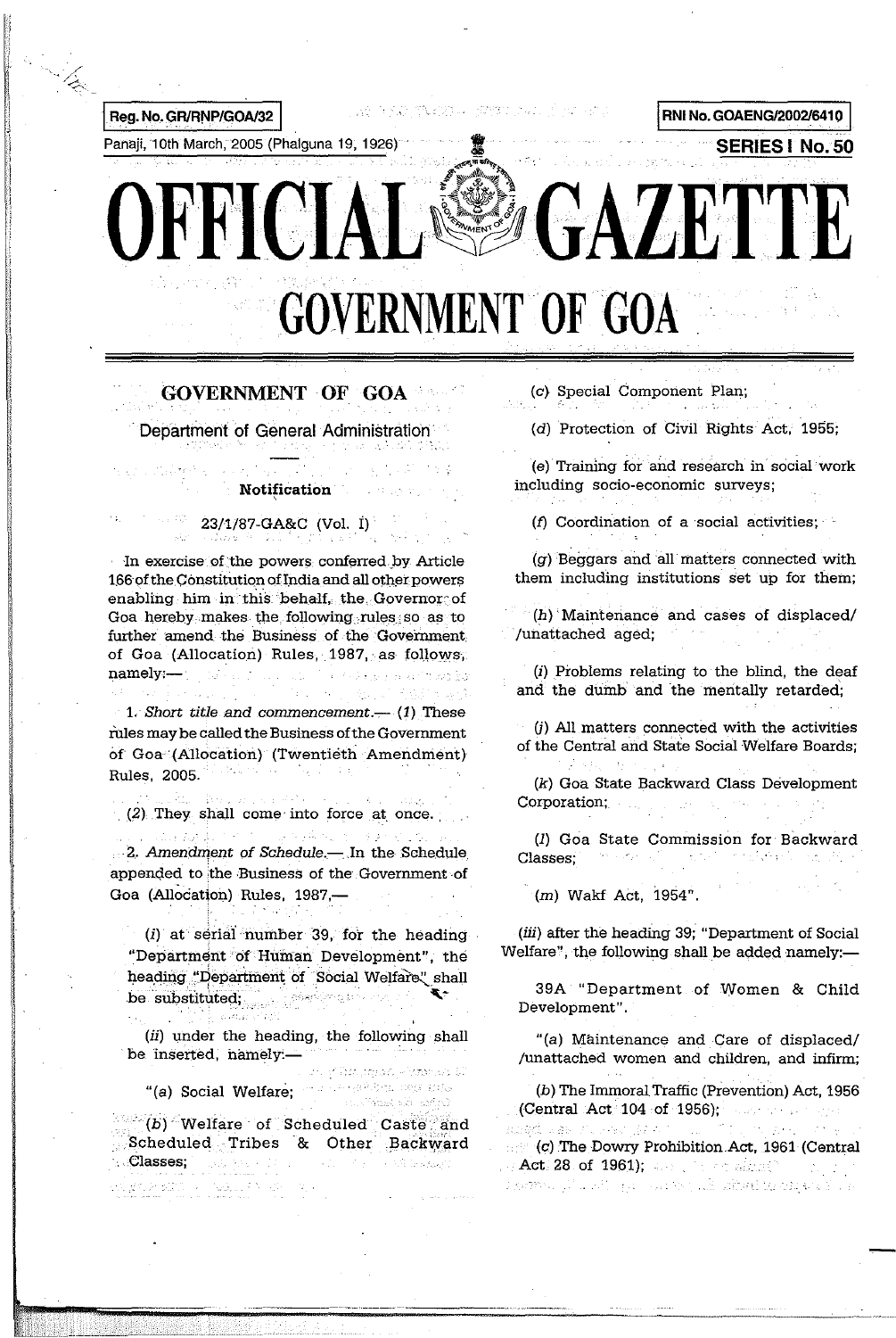## OFFICIAL GAZETTE - GOVT. OF GOA

 $1346.$ entidage.com de Juri SERIES I No. 50

(d) Construction and maintenance of working women's Hostels;

ミア 襲」 医白紫的球 (e) Implementation of schemes for young widows, divorced women and those women  $\sim$ abandoned by their husbands; a state

(f) The Goa State Commission for Women Act, 1996 (Goa Act 10 of 1996);

(g) Intergrated Child Development Services and related matters;

(h) Implementation of Indira Mahila Yojana and Mahila Samridhi Yojana;

. (i) Rashtriya Mahila Kosh;

(i) Scheme for widow's pension by State Government;  $\mathcal{P}_{\mathcal{D}_{\text{int}}}$ in the condensation

 $(k)$  The juvenile Justice Act, 1986 (Central Act 53 of 1986);  $1.723$ 

(I) The Orphanges and other Charitable Home (Supervision and Control) Act, 1960 (Central Act 10 of 1960);

(m) State Programme of Action for Children in Goa (SPAC);

(n) Special Nutrition Programme;

(o) The Goa Children's Act, 2003".

b aliterat da anato  $\mathcal{L} \in \mathcal{L}$  ,  $\mathcal{L}$ 

By order and in the name of the Governor of Goa.

 $5.005 - 10$ B. S. Kudalkar, Under Secretary (GA)

Panaji, 22nd February, 2005. And the

法公司等 医胆汁 医胆囊动脉瘤 in da sheka shi keya dun **Department of Law and Judiciary Comparent** 

**Collegal Affairs Division Collect** 

 $\blacksquare$  Notification  $\langle \hat{c}_{\alpha} \hat{c}_{\beta} \hat{c}_{\beta} \hat{c}_{\beta} \rangle$  ,  $\langle \hat{c}_{\alpha} \hat{c}_{\beta} \rangle$ 10/3/2003-LA (Part)/452

The Appropriation (Railways) No. 4 Act, 2004 (Central Act No. 27 of 2004), which has been Passed by the Parliament and assented to by the President of India on 21-12-2004 and published in the Gazette of India, Extraordinary, Part II, Section 1, dated 22-12-2004, is hereby published for general information of the public. .<br>مرد افریقیون دهه

S. G. Marathe, Under Secretary (Drafting). Panaji, 22nd February, 2005.

THE APPROPRIATION (RAILWAYS) No. 4 ACT, 2004 남화 집

**AN** 

to authorise payment and appropriation of certain further sums from and out of the Consolidated Fund of India for the services of the financial year 2004-05 for the purposes of Railways.

BE it enacted by Parliament in the Fifty-fifth Year of the Republic of India as follows:-

1. Short title.- This Act may be called the Appropriation (Railways) No. 4 Act, 2004.

2. Issue of Rs. 2565,40,15,000 out of the Consolidated Fund of India for the financial year 2004-05.— From and out of the Consolidated Fund of India there may be paid and applied sums not exceeding those specified in column 3 of the Schedule amounting in the aggregate to the sum of two thousand five hundred and sixty-five crores, forty lakhs and fifteen thousand rupees towards defraying the several charges which will come in course of payment during the financial year 2004-05, in respect of the services relating to Railways specified in column 2 of the Schedule.

3. Appropriation.— The sums authorised to be paid and applied from and out of the Consolidated Fund of India by this Act shall be appropriated for the services and purposes expressed in the Schedule in relation to the said year.

## THE SCHEDULE

(See sections 2 and 3).

| $1^{\circ}$ | - 2                                                                           | はっこうしょくしょくじょ                         | $3^{\circ}$                                    |                |
|-------------|-------------------------------------------------------------------------------|--------------------------------------|------------------------------------------------|----------------|
| No.         |                                                                               | Sums not exceeding                   |                                                |                |
| of<br>Vote  | Services and purposes<br>バーコローエー きんがく                                         | Voted by<br>Parliament               | Charged<br>on the<br>Consoli-<br>dated<br>Fund | Total          |
|             | 16 Assets-Acquisition, Con-<br>struction and Replacement<br>Other Expenditure | Rs.                                  | Rs.                                            | Rs.            |
|             | Capital                                                                       | $.1537,00,00,000$ $.1537,00,00,000$  |                                                |                |
|             | Railway Funds                                                                 |                                      | 10,000                                         | $-10,000$      |
|             | Railway Safety Fund                                                           |                                      | $5,000$                                        | $-5,000$       |
|             | Special Railway Safety Fund 1028,40,00,000                                    |                                      |                                                | 1028,40,00,000 |
|             |                                                                               | TOTAL 2565,40,15,000  2565,40,15,000 |                                                |                |

ACT in the state for the state of the terms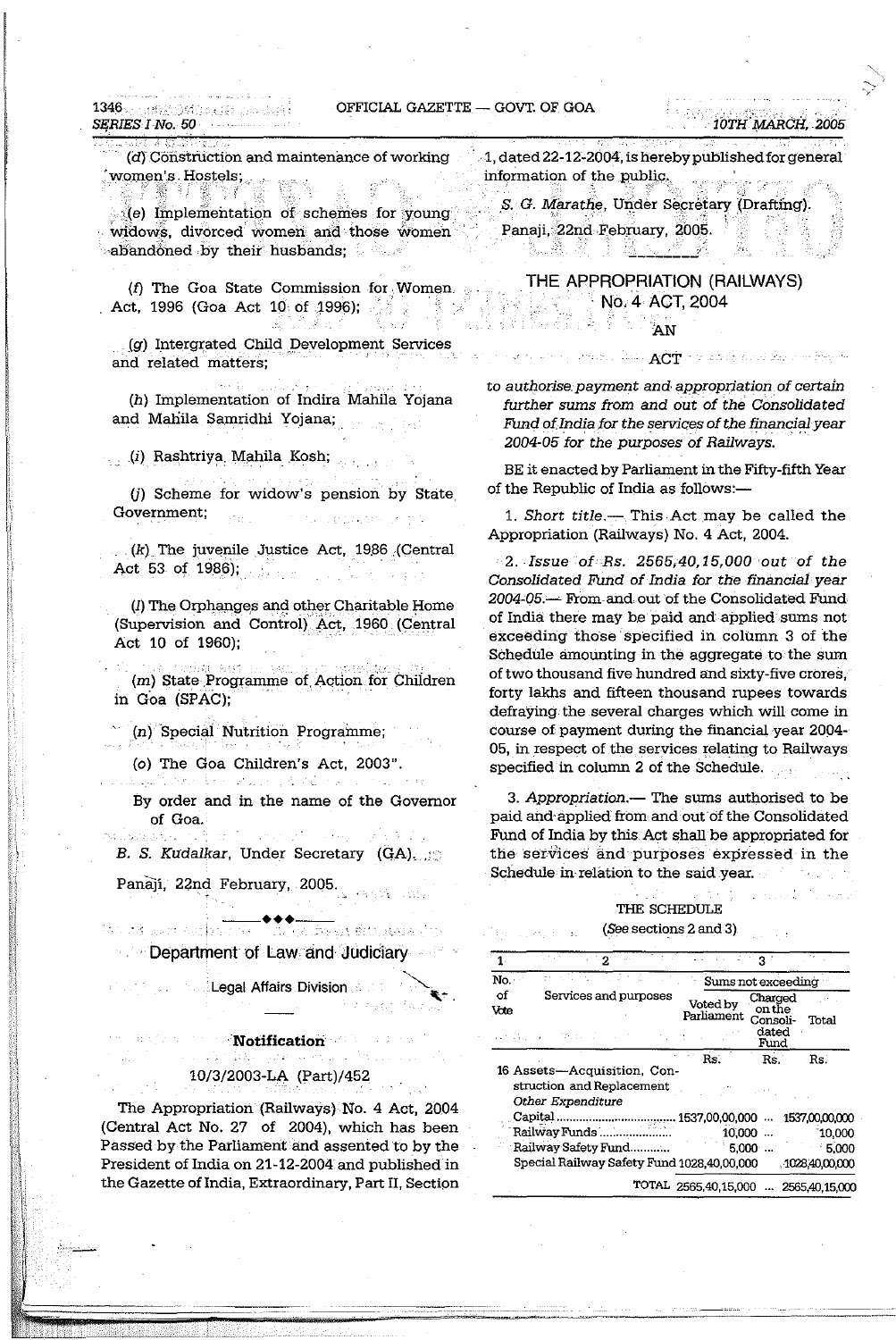## OFFICIAL GAZETTE - GOVT OF GOA

#### SERIES I No. 50

الحواليا الراحي

general communication of the state

#### 计数据报告 小路 10/3/2003-LA (Part)/453

The Special Tribunals (Supplementary Provisions) Repeal Act, 2004 (Central Act No. 28 of 2004), which has been Passed by the Parliament and assented to by the President of India on 24-12-2004 and published in the Gazette of India, Extraordinary, Part I, Section 1, dated 27-12-2004, is hereby published for general information of the public.

S. G. Marathe, Under Secretary (Drafting).

Panaji, 22nd February, 2005.

## THE SPECIAL TRIBUNALS (SUPPLEMENTARY PROVISIONS) REPEAL ACT, 2004

## $AN$ of Albash Ranger &

to repeal the Special Tribunals (Supplementary provisions) Act, 1946.

RA HASCIST) WWAY ACT FOUR AS FRANCHER

ak maxitesita ligaak BE it enacted by Parliament in the Fifty-fifth Year. of the Republic of India as follows:-**Cholsedes** 

1. Short title.— This Act may be called the Special Tribunals (Supplementary Provisions) Repeal Act, 2004. in<br>Protes and the Minimum of the

2. The Special Tribunals (Supplemen-Repeal of tary Provisions) Act, 1946 is hereby Act 26 of repealed.

**Considering the Second Notification** (Note)

#### 오 사 오시 승규가 강 대에 대표화 출발.  $10/3/2003$ -LA (Part)/451

i sa na katika matanganan na matangguna ng matangguna ng matangguna ng matangguna ng matangguna ng matangguna ng matangguna ng matangguna ng matangguna ng matangguna ng matangguna ng matangguna ng matangguna ng matangguna

The Prevention of Terrorism (Repeal) Act. 2004 (Central Act No. 26 of 2004), which has been Passed by the Parliament and assented to by the President of India on 21-12-2004 and published in the Gazette of India, Extraordinary, Part II, Section 1, dated 22-12-2004, is hereby published for general information of the public.

S. G. Marathe, Under Secretary (Drafting).

THE PREVENTION OF TERRORISM (REPEAL)

with a stationary respective,  $\mathbf{ACT} \to \mathbb{C}$  and by The analysis are

**Panaji, 22nd February, 2005.** 

2010年2月8日 年

sada ya shekara ya

the commencement of this Act.

(3) Notwithstanding the repeal of section 60 of the principal Act, the review Committee costituted by the Central Government under sub-section  $(1)$  of that section, whether or not an application under sub-section  $(4)$  of that section has been made, shall review all cases registered under the principal Act as to whether there is a prima facie case for proceeding against

to repeal the Prevention of Terrorism Act, 2002.

Parties 3 BE it enacted by Parliament in the Fifty-fifth Year of the Republic of India as follows: —

1. Short title and commencement.— $(1)$  This Act may be called the Prevention of Terrorism (Repeal) Act, 2004.

Services.

والمتوارد والمعارف المتمور

and a fill of the

(2) It shall be deemed to have come into on the 21st day of September, 2004.

2. Repeal of Act 15 of 2002 and saving.  $-$  (1) The Prevention of Terrorism Act, 2002 (hereinafter referred to as the principal Act) is hereby repealed.

(2) The repeal of the principal Act shall not affect-

ents and states

(a) the previous operation of, or anything duly done or suffered under the principal Act, or

(b) any right, privilege or obligation or liability acquired, accrued or incurred under the oprincipal Act, or the computation and the

(c) any penalty, forfeiture or punishment incurred in respect of any offence under the principal Act, or

(d) any investigation, legal proceeding or remedy in respect of any such right, privilege, obligation, liability, penalty, forfeiture or punishment as aforesaid,

and, any such investigation, legal proceeding or remedy may be instituted, continued or enforced and any such penalty, forfeiture or punishment may be imposed as if the principal Act had not been repealed.

Provided that notwithstanding anything contained in this sub-section or in any other law for the time being in force, no court shall take cognizance of an offence under the principal Act after the expiry of the period of one year from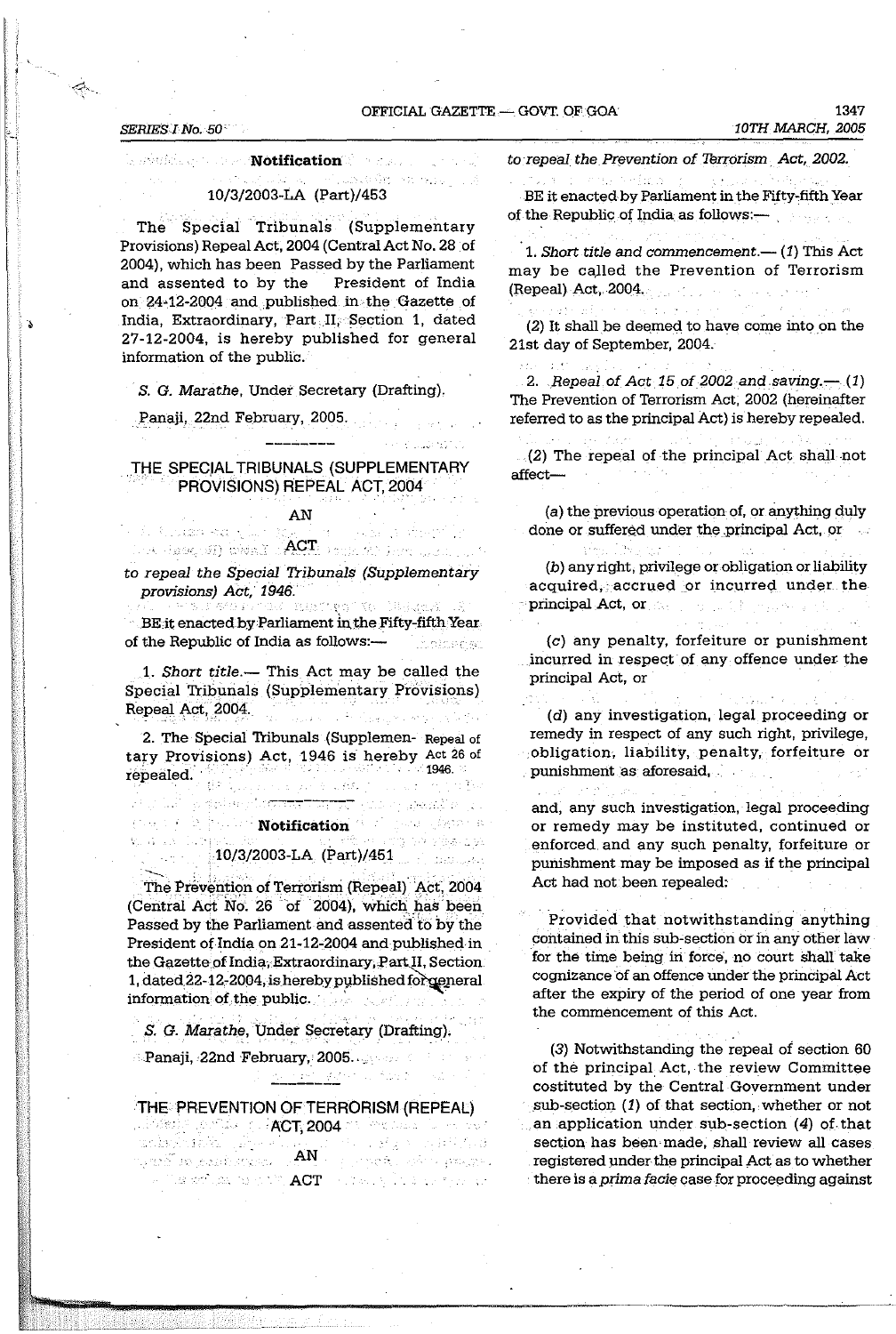## OFFICIAL GAZETTE - GOVT. OF GOA

 $\{f_{k+1}\}$ 

the accused thereunder and such review shall be completed within a period of one year from the commencement of this Act and where the Review Committee is of the opinion that there is no prima facie case for proceeding against the accused, then, with the second continued ในผมมัน เจริยา เมา กับ จะมา จะมีก็ก

(a) in cases in which cognizance has been taken by the Court, the cases shall be deemed **to have been withdrawn; and we have the first of the state of the state of the state of the state of the state of the state of the state of the state of the state of the state of the state of the state of the state of the** shade modelli gott in Spill at the

 $(b)$  in cases in which investigations are pending, the investigations shall be closed **forthwith**, W<sup>org</sup> Collection of the definition of the second<br>Speak of the analysis in the conditions of the second

with effect from the date of issuance of the direction by such Review Committee in this e modific regard.

 $\langle$  (4) The Review Committee constituted by the Central Government under subsection  $(1)$  of section 60 of the principal Act shall, while reviewing cases, have powers of a civil court under the Code of Civil Procedure, 1908 in respect of the 5 of 1908. following matters, namely:-

the Cooky of winterlegt galaxy passed (a) discovery and production of any document; st fra Genelling

(b) requisitioning any public record or copy thereof from any court or office.

 $(5)$  The Central Government may constitute more Review Committees, as it may consider necessary, for completing the review within the period specified in sub-section  $(3)$ . the Librarian How

3. Repeal and saving  $(1)$  The  $_{\text{Ord. 1 of}}$ Prevention of Terrorism (Repeal) 2004. Ordinance, 2004 is hereby repealed.

(2) Notwithstanding such repeal, anything done or any action taken under the said Ordinance shall be deemed to have been done or taken under the corresponding provisions of this Act.

# **Notification**

s erre a

<del>er</del> (fød 1000)

### $\sim$  7.4  $\sim$  10/3/2003-LA (Part)/450  $\sim$ appeal of the Wante ya wakatigan

us sai la taten de l'est

 $-2041$ 

The Customs and Central Excise Laws (Repeal) Act, 2004 (Central Act No. 25 of 2004), which has been Passed by the Parliament and assented to by the President of India on 21-12-2004 and published in the Gazette of India, Extraordinary, Part II,

Section 1. dated 22-12-2004, is hereby published for general information of the public.

 $\label{eq:2} \mathcal{L}^{\text{L}}(\mathbb{Z}_{2}) = \mathcal{L}^{\text{L}}(\mathbb{Z}_{2}) = \mathcal{L}^{\text{L}}(\mathbb{Z}_{2}) = \mathcal{L}^{\text{L}}_{\text{max}}$ S. G. Marathe, Under Secretary (Drafting).

Panaji, 22nd February, 2005. And a na aktivit vrije na <u>naprijeka ar</u>mijana (  $\Delta\mathcal{O}^2$  and  $\mathcal{O}^2$  and  $\mathcal{O}^2$ 

 $\{x_{k+1},x_{k}\}$ 

THE CUSTOMS AND CENTRAL EXCISE LAWS 2004 - An An M**ine (Répeàl) (Act, 2004** - An An Antoin an laby s and the

odni stani njegovački mali pravi stokih divka mira

 $\mathbf{AN}$  and a second construction of  $\mathcal{L}_\text{max}$ 

to repeal certain Customs and Central Excise enactments.

a na mga katika katika ng mga kalawang mga katika ng mga katika ng mga katika ng mga katika ng mga katika ng m

BE it enacted by Parliament in the Fifty-fifth Year of the Republic of India as follows:-

1. Short title.- This Act may be called the Customs and Central Excise Laws (Repeal) Act, 2004. A state of the class of the control of the

2. Repeal of certain enactments.- The enactments specified in the Schedule are hereby repealed. The Campbell Service Channels of a

3. Savings  $-$  (1) The repeal by this Act of any enactment shall not affect any other enactment in which the repealed enactment has been applied, incorporated or referred to;

and this Act shall not affect the validity, invalidity, effect or consequences of anything already done or suffered, or any right, title, obligation or liability already acquired, accrued or incurred, or any remedy or proceedings in respect thereof, or any release or discharge of or from any debt, penalty, obligation, liability, claim or demand, or any indemnity already granted, or the proof of any past act or thing;

nor shall this Act affect any principle or rule of law, or established jurisdiction, form or course of pleading, practice or procedure, or existing usage, custom, privilege, restriction, exemption, office or appointment, notwithstanding that the same respectively may have been in any manner affirmed or recognised or derived by, in or from any enactment hereby repealed;

nor shall the repeal by this Act of any enactment revive or restore any jurisdiction, office, custom, liability, right, title, privilege, restriction, exemption, usage, practice, procedure or other matter or thing not now existing or in force.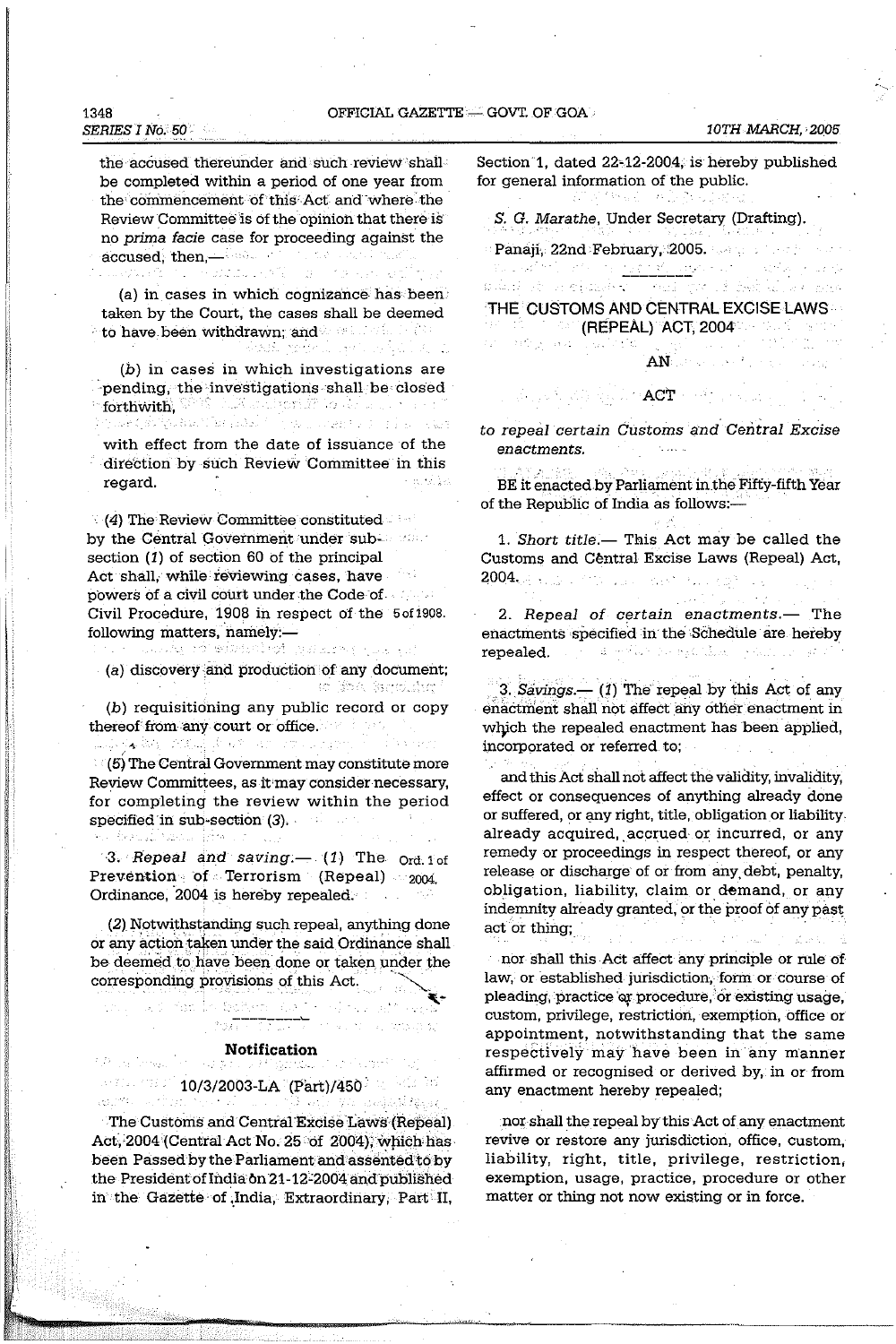## OFFICIAL GAZETTE - GOVT. OF GOA

Reserves to

#### **SERIES I No. 50**

 $(2)$  Sub-section  $(1)$  shall not be held to prejudice or affect the general application of section 6 of the General Clauses Act, 1897 with regard to the effect of repeal of 10 of 1897. the Acts specified in the Schedule. statement politics in فالتفري والمتماسية

 $\gamma$  in the second condition of  $\Gamma$  . The SCHEDULE  $\alpha$  ,  $\beta$  ,  $\beta$ 

น กระเริงจะแก่ เริงผู้กับ ครรณ เริงการ เร mask of circular  $(See section 2)$ 

| Year           | Number      | Short title                                                                                            |
|----------------|-------------|--------------------------------------------------------------------------------------------------------|
| (1)            | (2)         | (3)                                                                                                    |
| 1958           | 27          | The Mineral Oils (Additional Duties of<br>Excise and Customs) Act, 1958.                               |
| $\pm$ 11 $-$ 1 | $1959 - 58$ | The Sugar (Special Excise Duty) Act,<br>1959.<br>นเป็นกลับเครื่องเรืองรายการเข้าเป็นราค                |
| 1986           | 45          | The Central Duties of Excise (Retro-<br>spective Exemption) $\operatorname{Act.}$ 1986. $\blacksquare$ |
| 1986           | 62.         | The Customs and Excise Revenues<br>Appellate tribunal Act, 1986.                                       |
| 1988           | 29          | The Customs and Central Excises Laws<br>(Amendment) Act. 1988.                                         |

#### **Notification**

#### $\sim$  10/3/2003-LA (Part)/449 for a set

The Banking Regulation (Amendment) and Miscellaneous Provisions Act, 2004 (Central Act No. 24 of 2004), which has been Passed by the Parliament and assented to by the President of India on 20-12-2004 and published in the Gazette of India, Extraordinary, Part II, Section 1, dated 21-12-2004, is hereby published for general information of the public. ti yil 1714 yil di dome

S. G. Marathe, Under Secretary (Drafting). Panaji, 22nd February, 2005. The process of Alle

## THE BANKING REGULATION (AMENDMENT) AND MISCELLANEOUS PROVISIONS ACT, 2004

 $\label{eq:10} \widetilde{\textbf{A}}\textbf{N}_{\text{c}}$ 

he e

further to amend the Banking Regulation Act, 1949 and the Deposit Insurance and Credit Guarantee Corporation Act, 1961.  $\mathcal{L}_{\mathcal{L}_{\mathcal{L}}}(\mathcal{L}_{\mathcal{L}_{\mathcal{L}}}(\mathcal{L}_{\mathcal{L}_{\mathcal{L}}}(\mathcal{L}_{\mathcal{L}_{\mathcal{L}}}(\mathcal{L}_{\mathcal{L}}))\cap \mathcal{L}_{\mathcal{L}_{\mathcal{L}}}(\mathcal{L}_{\mathcal{L}_{\mathcal{L}}}(\mathcal{L}_{\mathcal{L}}))$ 

ACT New York

BE it enacted by Parliament in the Fifty-fifth Year of the Republic of India as follows:—

| 10TH MARCH, 2005 |  |
|------------------|--|
|                  |  |

1349

|  |  | - CHAPTER I<br>$\sim$ $\sim$ $\sim$ |  |
|--|--|-------------------------------------|--|
|  |  | Preliminary                         |  |
|  |  |                                     |  |

1. Short title and commencement.— $(1)$  This Act may be called the Banking Regulation (Amendment) and Miscellaneous Provisions Act.  $\Delta$  and  $\Delta$  and  $\Delta$ 2004. هوالان والمراج  $\mathcal{L}^{\pm}$ Class Andreas  $\mathcal{W}_{\mathcal{F},\mathcal{F}}(\mathcal{E}_{\mathcal{F},\mathcal{F}}(\mathcal{E}_{\mathcal{F},\mathcal{F}})) \otimes \mathcal{W}_{\mathcal{F}}(\mathcal{E}_{\mathcal{F},\mathcal{F}}(\mathcal{E}_{\mathcal{F},\mathcal{F}}))$ 

(2) Save as otherwise provided in this Act, the provisions of this Act shall be deemed to have come into force on the 24th day of September. 2004.

## **CALCHAPTER HOMES**

#### Amendments to the Banking Regulation Act, 1949

2. Amendment of section 56 of Act 10 of 1949.-In Part V of the Banking Regulation Act, 1949 (hereafter in this Chapter referred to as the principal Act), in the provisions of the principal Act as applied to, or in relation to, co-operative societies, by section 56, and the section of the section of the section of the second section of the second section of the second section of the second section of the second section of the second section of the second sect

(1) in section 5 of the principal Act, as amended by sub-clause  $(i)$  of clause  $(c)$  of the said section 56,550 Superior Council and Council and

(A) after clause (ccii), the following clause shall be inserted and shall be deemed to have been inserted with effect from the 1st day of March, 1966, namely:- $\frac{1}{2}$  , where  $\frac{1}{2}$ 

'(cciia) "co-operative society" means a society registered or deemed to have been registered under any Central Act for the time being in force relating to the multi-State co--operative societies, or any other Central or State law relating to co-operative societies for the time being in force;';  $\mathcal{L}_{\text{max}}$ 

 $(B)$  after clause (*cciii*), the following clauses shall be inserted and shall be deemed to have been inserted with effect from the 1st day of March, 1966, namely:-

'(cciiia) "multi-State co-operative bank" means a multi-State co-operative society which is a primary co-operative bank;

(cciiib) "multi-State co-operative society" means a multi-State co-operative society registered as such under any Central Act for the time being in force relating to the multi-State co-operative societies but does not include a national co-operative society and a federal co-operative;';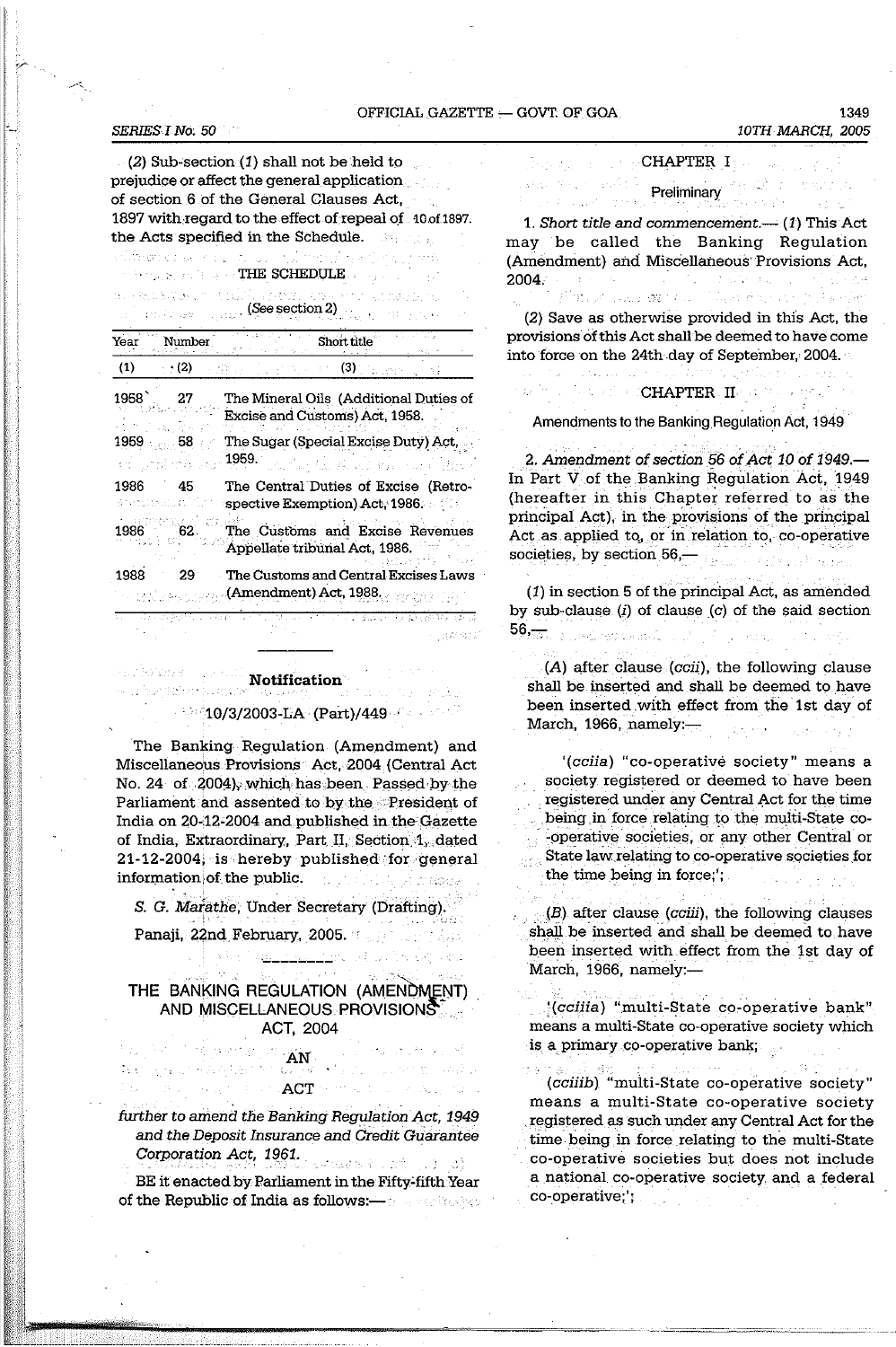## 1350 **SERIES I No. 50**

(C) in clause (ccvii), the words "co-operative society" shall be omitted and shall be deemed to have been omitted with effect from the 1st day of March, 1966; personal three sensitivity of

CONSTRUCTION CONTROLLED AND CONSTRUCTION  $\mathcal{L}(H)$  after section 22 of the principal Act, as amended by clause (o) of the said section 56, the following section shall be inserted, namely:-

# all desirablications and support the second (St

Bank to multi-State co-operative societies.-Notwithstanding anything contained in any law or, judgment delivered or decree or order of any court made, with graduate and as assumed to

 $\cdot$  (a) no licence, granted to a multi-State co--operative society by the Reserve Bank under section 22, which was subsisting on the date of commencement of the Banking Regulation (Amendment) and Miscellaneous Provisions Act, 2004, shall be invalid or be deemed ever to have been invalid merely by the reason of such judgment, decree or order;

(b) every licence, granted to a multi-State co--operative society by the Reserve Bank under section 22, which was subsisting on the date of commencement of the Banking Regulation (Amendment) and Miscellaneous Provisions Act, 2004, shall be valid and be deemed always to have been validly granted in accordance with law: Ginda Casaregar on" (2223).

(c) a multi-State co-operative society whose application for grant of licence for carrying on banking business was pending with the Reserve Bank on the date of commencement of the Banking Regulation (Amendment) and Miscellaneous Provisions Act, 2004, shall be eligible to carry on banking business until it is granted a licence in pursuance of section 22 or is, by a notice in writing notified by the Reserve Bank that the licence cannot be granted to it,";

 $(III)$  for clause (zaa) of the said section  $56$ , the following clauses shall be substituted, namely.

'(zaa) after section 36AA of the principal Act, the following sections shall be inserted, namely: We have a second that

"36AAA. Supersession of Board of directors of a multi-State co-operative bank.  $-$  (1) Where the Reserve Bank is satisfied that in the public interest or for preventing the affairs of a multi-State Co-operative bank being conducted in a manner detrimental to the interest of the depositors or of the multi-State co-operative bank or for securing the proper management of the multi-State co--operative bank, it is necessary so to do, the Reserve Bank may, for reasons to be recorded in writing, by order, supersede the Board of directors of such multi-State co-operative bank for a period not exceeding five years as may be specified in the order, which may be extended from time to time, so, however, that total period shall not exceed five years.

(2) The Reserve Bank may, on supersession of the Board of directors of the multi-State co--operative bank under sub-section (1) appoint an Administrator for such period as it may determine.

ละ ขอ ผล่องจี เจะช่องกำเนินนอก จะทำ (3) The Reserve Bank may issue such directions to the Administrator as it may deem appropriate and the Administrator shall be bound to follow such directions.

(4) Upon making the order of supersession of the Board of directors of a multi-State co-operative bank,—

(a) the chairman, managing director and other directors as from the date of supersession of the Board shall vacate their offices as such;

(b) all the powers, functions and duties which may, by or under the provisions of the Multi-State Cooperative Societies Act, 2002 or this Act 39 of 2002. or any other law for the time being in force, be exercised and discharged by or on behalf of the Board of directors of such a multi-State co-operative bank or by a resolution passed in general meeting of such co-operative bank. shall, until the Board of directors of such co-operative bank is reconstituted, be exercised and discharged by the Administrator appointed by the Reserve Bank under sub-section (2):

Provided that the power exercised by the Administrator shall be valid notwithstanding that such power is exercisable by a resolution passed in the general meeting of such multi-State co-operative bank

(5) (a) The Reserve Bank may constitute a committee of three or more persons who have experience in law, finance, banking, administra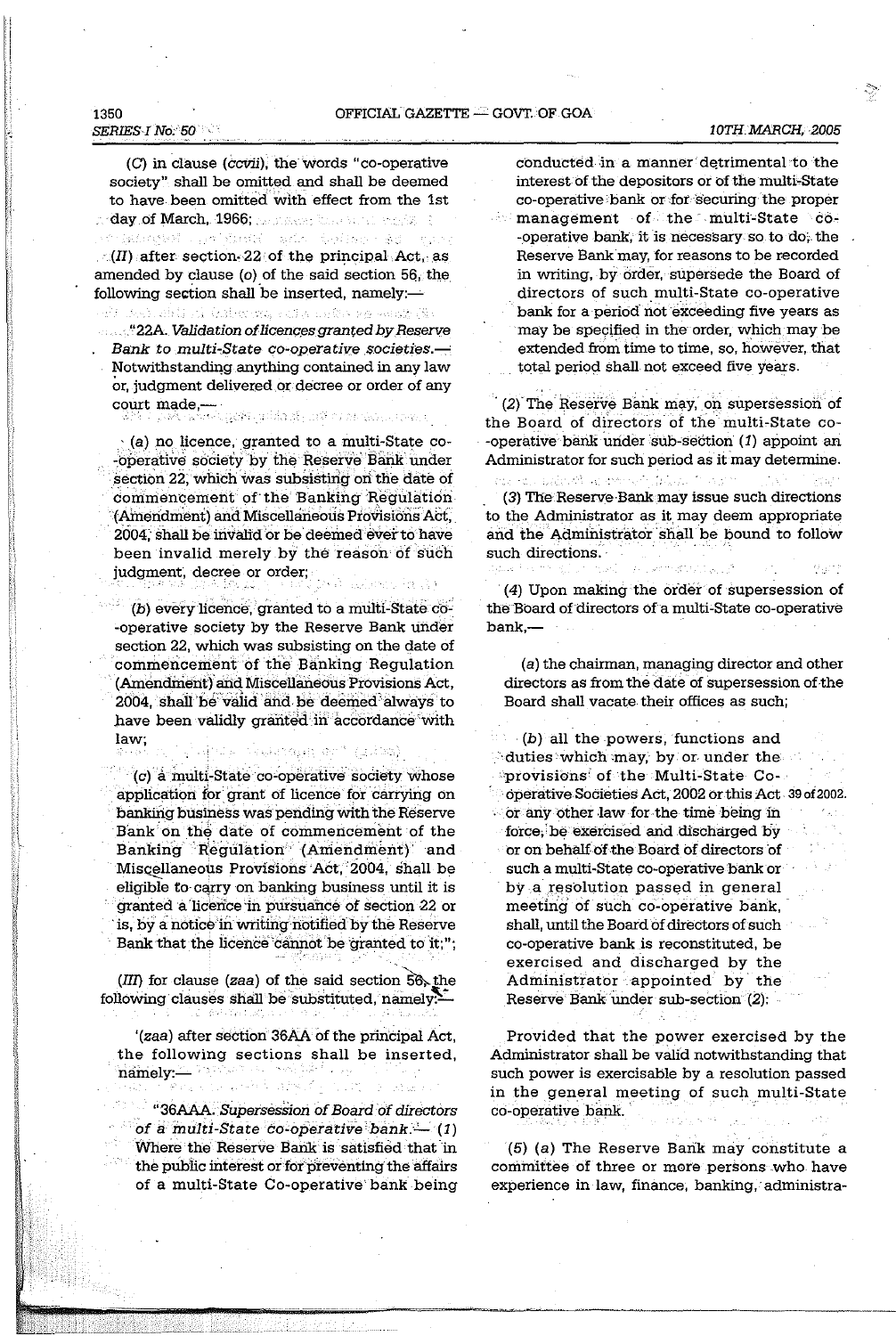tion or accountancy to assist the Administrator in

discharge of his duties. (Star Brandwell Terry)

 $h$ . (b) The committee shall meet at such times and places and observe such rules of procedure as may be specified by tlW, .Reserve Bank ...

 $(6)$  The salary and allowances to the Administrator and the members of the committee constituted by the Reserve Bank shall be such as may be specified by the Reserve Bank and be payable by the concerned mUlti-State co-operative bank.

(7) On and before expiration of period of supersession of the Board of directors as specified in the order issued under sub-section (1), the Administrator of the multi-State co-operative bank shall call the general meeting of the society to elect new directors.

(8) Notwithstanding anything contained in any other law or in any contract, or bye-laws of a mUlti-State co-operative bank, no person shall be entitled to claim any compensation for the loss or termination of his. office.

(9) The Administrator appointed under sub- -section (2) shall vacate office immediately after the Board of directors of the multi-State co- -operative society has been constituted.

36AAB. *Order* of *winding up* of *multi-*State *co-operative bank to be final in certain cases.-* Where a multi-State cooperative bank, being an eligible cooperative bank, has been registered under. section 13A of the Deposit Insurance and Credit Guarantee Corporation Act, 1961, as an insured 47 of 1961. bank, and subsequently-

(a) in pursuance of a scheme prepared with the previous approval of the Reserve Bank under section 18 of the Multi-State Co-operative Societies Act, 2002, an order 39 of 2002. sanctioning a scheme of compromise and arrangement or reorganisation or reconstruction has been made; or

(b) on requisition by the Reserve Bank, an order for winding up of the multi-State co-operative bank has been made under section 87 of the Multi-State Co-operative Societies Act, 2002; or 39 of 2002.

(c) an order for the supersession of the Board and the appointment of an Administrator therefor has been made under section '36AAA,

such order for sanctioning the scheme of compromise and arrangement or reorganisation or reconstruction under clause  $(a)$  or the winding up of the multi-State co-operative bank:under clause (b) or 'an order for the. supersession of the Board and the appointment of an Administrator under clause (c) shall not be liable to be called in question in any manner.

36AAC. *Reimbursement to Deposit Insurance Corporation by liquidator or transferee* bank.-Where a multi-State cooperative bank, being an insured bank within the meaning of the Deposit Insurance and Credit Guarantee Corporation Act, 1961, is wound up and 47 of 1961. the Deposit Insurance Corporation has become liable to the depositors' of the insured bank under sub- section (1) or sub- -section (2) of section 16 of that Act, the Deposit Insurance Corporation shall be reimbursed by the liquidator or such other person in the circumstances, to the extent and in the manner provided in section 21 of that Act.";

(zab) in section 36AD, sub-section (3) shall be omitted;';

(IV) in clause (zb) of the said section 56, for the word, figures and letter "Part lIN', the words, figures and letters "Part lIA except sections 36AAA, 36AAB and 36AAC" shall be substituted.

#### CHAPTER III

Amendments to the Deposit Insurance and Credit Guarantee Corporation Act, 1961

*3. Amendment* of *section* 2 of *Act* 47 of 1961.- In the Deposit Insurance and Credit Guarantee Corporation Act, 1961, in section  $2,$ —

(a) in clause  $(q)$ , the words "co-operative society" shall be omitted and shall be deemed to have been omitted with effect from the 1st day of March, 1966;

 $(b)$  in clause  $(r)$ , for the words "primary cooperative bank", the words "co-operative society", "primary co-operative bank" shall be substituted and shall be deemed to have been . substituted with effect from the 1st day of March, 1966.